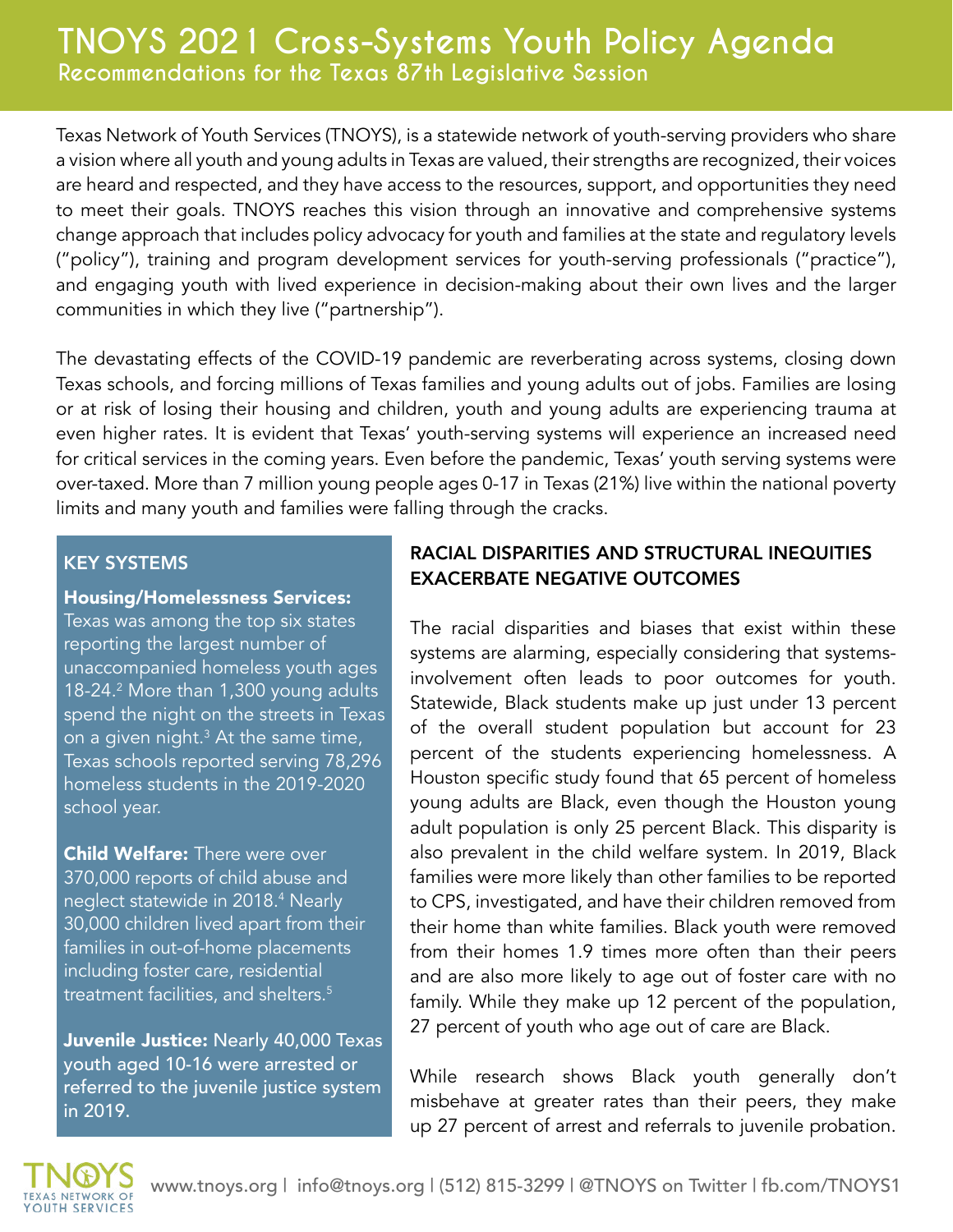#### KEY SYSTEMS

Health/Behavioral Health: More than 550,000 Texas children and youth have serious mental health needs each year.6 In 2017, 1-in-8 Texas high school students attempted suicide in the previous year, 66% higher than the rate of high school students nationally.<sup>7</sup> 1-in-7 high school students used opioids without or in contradiction to a prescription.

Victim Services/Commercial Sexual Exploitation of Youth (CSEY): In 2016, it was estimated there were approximately 79,000 victims of youth and minor sex trafficking in  $Texas.<sup>8</sup>$ 

**Education:** Each year schools take more than 1,500,000 exclusionary discipline actions against students, most for behavioral issues that could be addressed in the classroom. Exclusionary disciplinary includes, in or out-of-school suspension and expulsion and means students are taken out of class and not learning.

Workforce: An estimated 134,000 Texas teens between 16 and 19 are neither in school nor working. In Texas, 13.8 percent of the state's 16–24-year-olds are out of school and not working compared with the national share of 11.5 percent. This translates to almost half a million (487,471) youth who are disconnected from both work and school in Texas.<sup>9</sup>

Once in the system, Black youth experience the harshest response at greater rates and are also much more likely to be moved deeper into the justice system. Latinx youth, though to a lesser extent, are also over-represented in the justice system compared to their white peers. Research also tells us that people of color are substantially more likely to be sexually exploited. A national study found that as many as 70 percent of trafficked youth are Black. Finally, racial disparities also affect the disconnection rates among Texas' opportunity youth as Black and Latinx youth are overrepresented. Black youth are 16 percent of the opportunity youth population despite only making up 13 percent of the population, while Latinx youth make up 52 percent of opportunity youth despite only making up 46 percent of the population.

### THE NEED FOR CROSS-SYSTEMS POLICY CHANGE

Involvement in any of these systems is rarely mutually exclusive, and services and policy changes must be coordinated if they are going to effectively support Texas' most vulnerable yet resilient young people. As many as 70 percent of youth in the juvenile justice system have had some contact with the child welfare system and nearly one-third of youth involved with the child welfare system will likely at some point be involved in the juvenile justice system. Research also shows that 34 percent of homeless youth in Texas reported experiencing abuse or neglect prior to being homeless and 33 percent reported having legal problems or prior convictions. Alarmingly, one-quarter of youth who age out of foster care will experience at least one period of homelessness before age 21.

Youth who have been involved in systems are also at greater risk of experiencing commercial sexual exploitation due to factors such as past trauma and income and housing instability. Young people are especially vulnerable upon aging out of foster care, exiting the juvenile justice system, or while experiencing

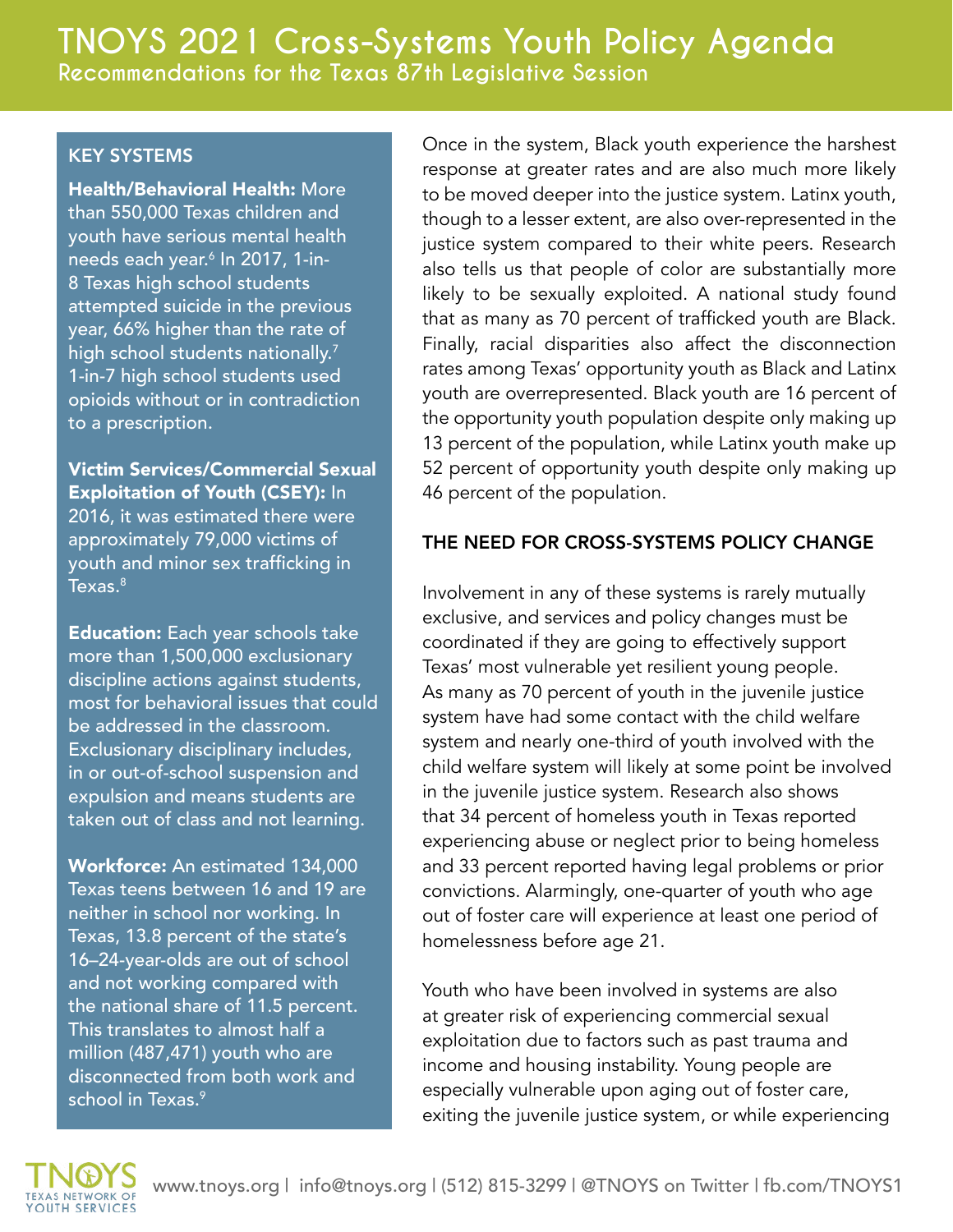homelessness. What's more, youth — including those who have been trafficked — often enter the juvenile justice system for minor offenses to get needed mental health, substance use or trauma treatment and services.

The need to support Texas' systems-involved youth extends to our school system. Last school year, Texas schools served 78,000 homeless students and 17,000 youth in foster care. Exclusionary school discipline actions taken by schools increase a student's likelihood for justice involvement later. In fact, with school-based police officers prevalent on campuses, at least 28 percent of referrals to probation are from a school campus. Unsurprisingly, each negative experience increases the likelihood that a youth will experience another one of these situations. All of these factors impede youth and young adults' ability to thrive and obtain economic success. Additionally, young people with systems involvement are more likely to be disconnected from school and work than their peers.

### RESPONDING TO THE COVID-19 PANDEMIC

The COVID-19 pandemic not only magnifies gaps in support for Texas's vulnerable youth, young adults, and families; it also creates new ones as Texans face job loss, school closures, social isolation, mental health challenges, and mounting tensions at home. The long-term impacts of the pandemic will likely exacerbate child abuse, commercial sexual exploitation of youth (CSEY), youth homelessness, and unemployment. Long-term economic consequences mean service providers will be asked to do more with less, underscoring the importance of collaboration and resource sharing across youth-serving systems. TNOYS has been in regular communication with providers across the state to identify their needs and connect them with resources and assistance where appropriate. The policy priorities identified by TNOYS, youth-serving providers, youth, and young adults are not specific to the pandemic, we recognize that the needs for systems change and long-term investments are especially vital right now for the success of Texas youth and young adults.

*As legislators and state leaders look to pass policies to support Texas youth, young adults, and families, TNOYS proposes that they consider the following three guiding principles. These principles are the driving force behind TNOYS' policy priorities.* 

- *• Promote cross-systems collaboration as well as information and data sharing.*
- *• Focus on addressing and ending disproportionality and disparities of Black, Latinx and LGBTQ+ youth and families in youth serving systems.*
- *•* Prioritize healing from the trauma and financial hardships the Covid-19 pandemic *caused for youth and families.*

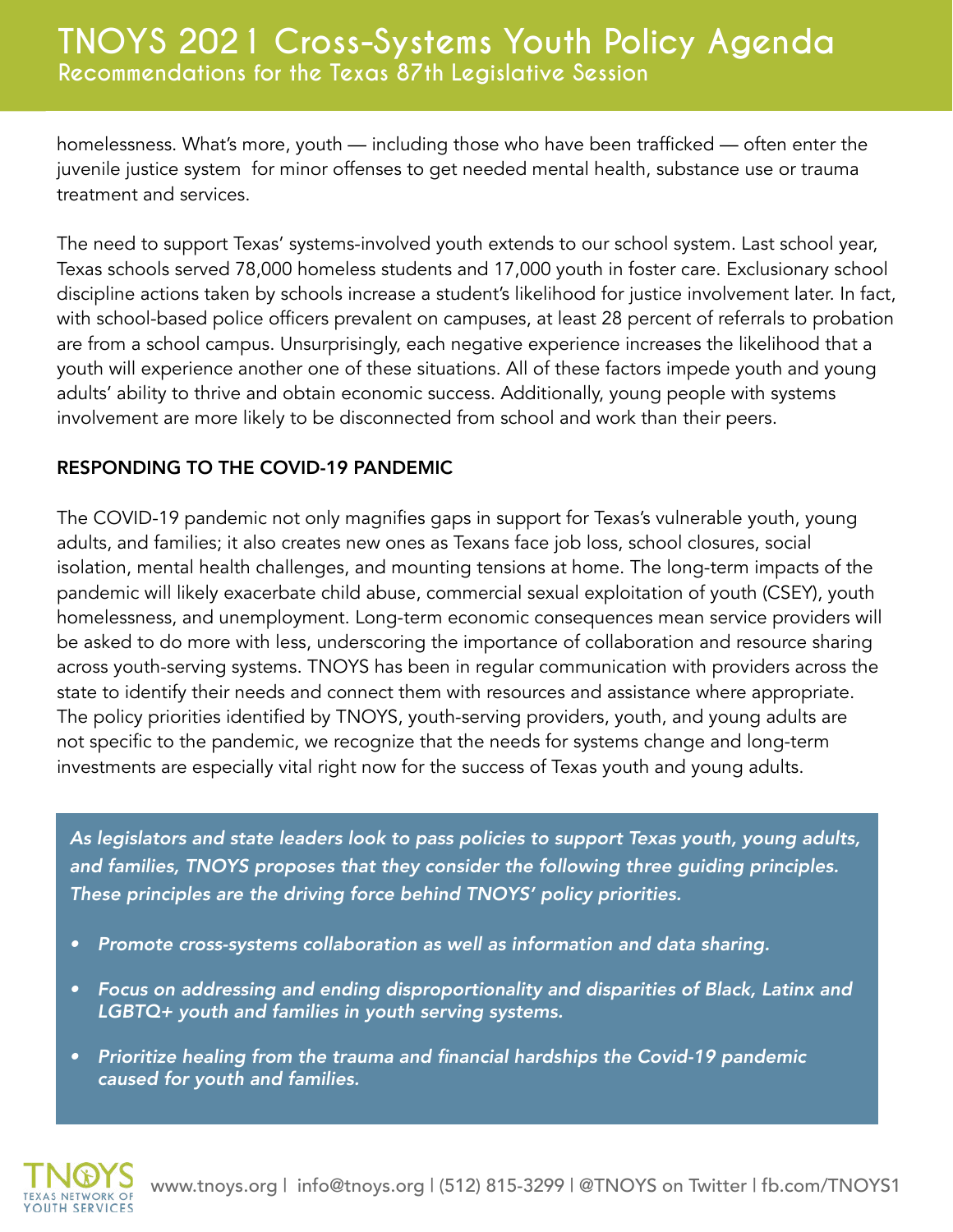#### DEVELOPING A YOUTH-CENTERED CROSS-SYSTEMS POLICY AGENDA

TNOYS' cross-systems policy agenda aims to break down the silos of reform focused on individual systems to better meet the needs of families, youth, and young adults, and ultimately prevent systems involvement altogether.

On an annual basis, TNOYS engages roughly 550 providers and organizations across youth-focused systems. Of those, 70 organizations are members of the TNOYS network. To develop the crosssystems policy agenda, TNOYS staff hosted meetings across the state— both virtually and inperson— to hear concerns and recommendations from stakeholders about issues and gaps they see when serving youth and families. TNOYS engaged approximately 180 stakeholders during meetings in East Texas, El Paso, the Panhandle, South Texas, San Antonio and Dallas and at our annual conference. With staff based in both Houston and Austin, TNOYS regularly convenes policy meetings and works with youth-serving stakeholders in the Houston and Austin areas. TNOYS also gathered information from over 1,000 Texas school staff from all 20 Education Service Centers and over 365 independent school districts, including homeless liaisons, foster care liaisons, social workers, and counselors to understand their needs to support Texas school-age youth. Finally, TNOYS engaged over 80 foster care providers to understand their unique experiences supporting youth involved in the Texas child welfare system.

TNOYS centers youth voice in all aspects of our programming and we work to empower youth and young adults to shape systems by sharing their stories and experiences. Three young adult staff members with lived experience helped to guide our work, and TNOYS conducted one-onone virtual interviews and hosted six virtual listening sessions to learn from 80 additional youth and young adults. Current or previous involvement with all the systems TNOYS seeks to reform were represented throughout the meetings. The youth and young adults, aged 13-26, were from cities across Texas and included Black, Latinx, white and Asian-American youth. To ensure appropriate representation of the seven youth serving systems and to create comfortable environments for sharing, TNOYS also hosted specific Black and LGBTQ+ listening sessions.

#### END NOTES

- 1. Annie E. Casey Kids Count Data Center. (2017). Poverty (0-17). Accessed July 2019 at https://datacenter.kidscount.org/data/tables/3065 poverty-0-17?loc=45&loct=2#detailed/2/any/false/871,870,573,869,36,868,867,133,38,35/any/8190,8191.
- 2. United States Interagency Council on Homelessness. (2018). Number of unaccompanied youth ages 18-24 experiencing homelessness on a given night. Accessed July 18, 2019 from https://www.usich.gov/homelessness-statistics/tx. 3. Ibid.
- 4. Texas Department of Family and Protective Services. DFPS Data Book. (2019). CPI Completed Investigations: Alleged & Confirmed Types of Abuse. Accessed July 19, 2019 from https://www.dfps.state.tx.us/About\_DFPS/Data\_Book/Child\_Protective\_Investigations/Investigations/Types\_ of\_Abuse.asp.One

5. Child Welfare League of America. (2017). Texas's Children. Accessed on August 2, 2017 from http://www.cwla.org/wp-content/uploads/2017/03/ TEXAS.pdf.

- 6. Meadows Mental Health Policy Institute. (2019.) Children. Accessed July 2019. https://www.texasstateofmind.org/focus/children/
- 7. https://www.dshs.texas.gov/chs/yrbs/pages/YRBS-Data-Briefs/

8. https://repositories.lib.utexas.edu/bitstream/handle/2152/44597/idvsa-2016-human-trafficking-by-the-numbers.pdf?sequence=2&isAllowed=y

9. Federal Reserve Bank of Dallas. https://www.dallasfed.org/cd/pubs/19youth/part2.aspx

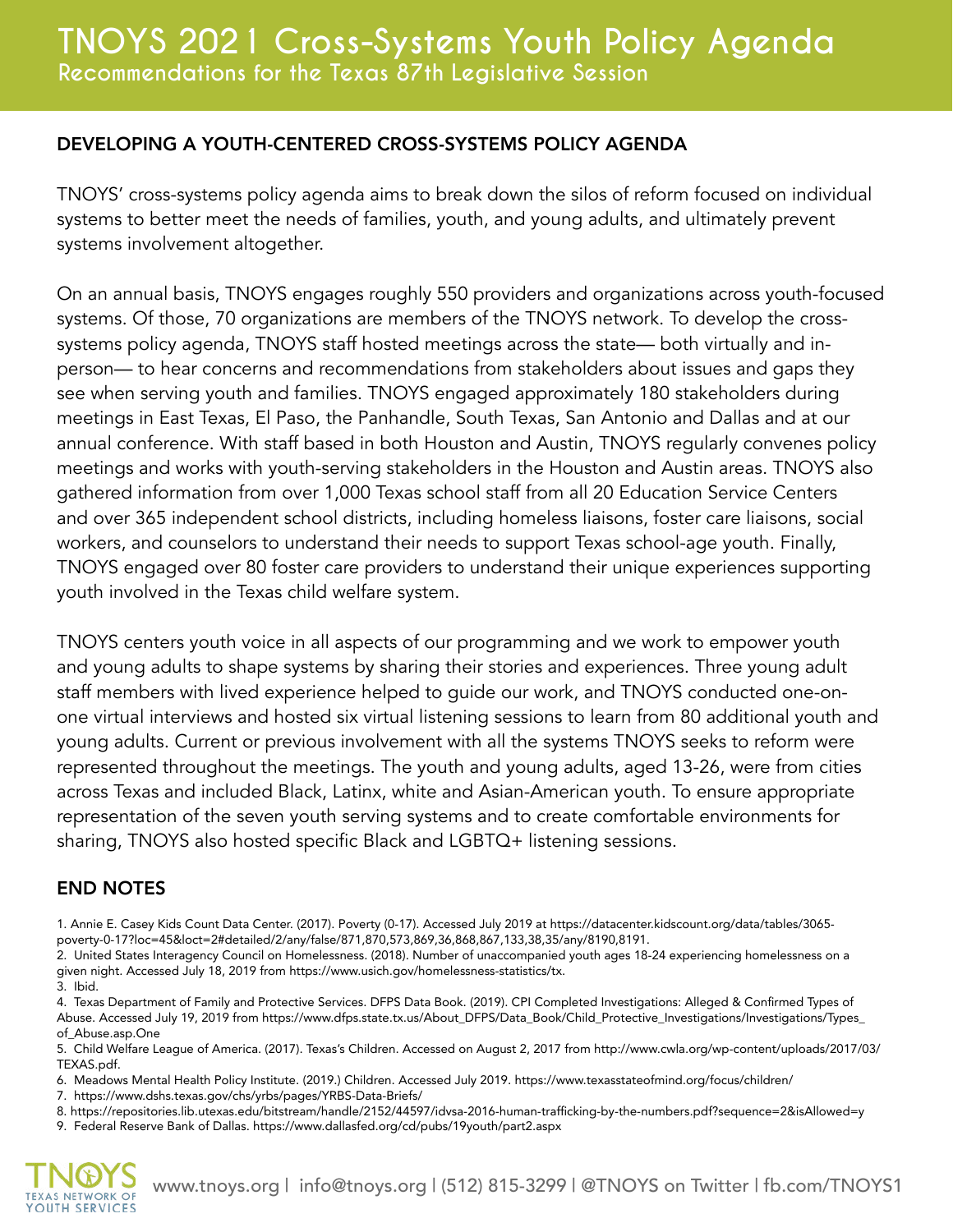Texas Network of Youth Services (TNOYS) members serve our state's most resilient youth and young adults. Our advocacy campaign for the 87th Texas Legislative Session identifies 14 policy priorities and guiding principles across systems that will ensure all of Texas' young people have access to the resources, opportunities, and support they need to meet their goals. To inform these priorities, TNOYS heard from over 80 youth and young adults in Texas, as well as over 1500 youth-serving providers from across the state. Many of these young people and providers are quoted below.

- **Protect and increase state funding for services and supports to vulnerable families, youth, and** young adults.
- Invest in programs that keep families together and prevent child abuse and neglect, juvenile delinquency and system involvement by addressing the underlying factors such poverty, family instability, and behavioral health concerns.

Families have experienced a lot of hardship and trauma over the last year. As a state, we need to invest in helping them respond to their trauma and mental health needs early so that we can keep families together and thriving. Strategies like investing in broadband internet access can help us continue to support families remotely, while also overcoming transportation issues.

– Jeff Reed, DETCOG, East Texas family and youth services provider

- Maximize opportunities to draw down federal funding to support families, youth, and young adults.
- Ensure appropriate rates for youth-serving providers so they can provide the care and supports youth and families need.
- $\blacktriangleright$  Ensure that youth get age-appropriate supports in the least restrictive, age-appropriate settings to meet their treatment needs.

It felt like I got a lot [support] more of it in elementary school when they saw me as the more innocent kid that was getting hurt by systems.

– Sock, Age 17, Pflugerville

Increase capacity around the state to better serve high-needs youth in the least restrictive settings possible, to include youth with co-occurring (physical, mental, substance use, intellectual and developmental disabilities) needs as well as youth who have been commercially sexually exploited, no matter the system in which they are involved.

The Texas Foster Care system is the safety net for thousands of abused children, youth, and young adults. Unfortunately, the system is taxed and lacks resources and capacity, especially for high-needs youth. If we do not support these youth the cycle of child abuse, substance abuse, unplanned pregnancies, and trafficking will continue.

– Allicia Graham Frye, Jonathan's Place, Dallas-Fort Worth foster care provider